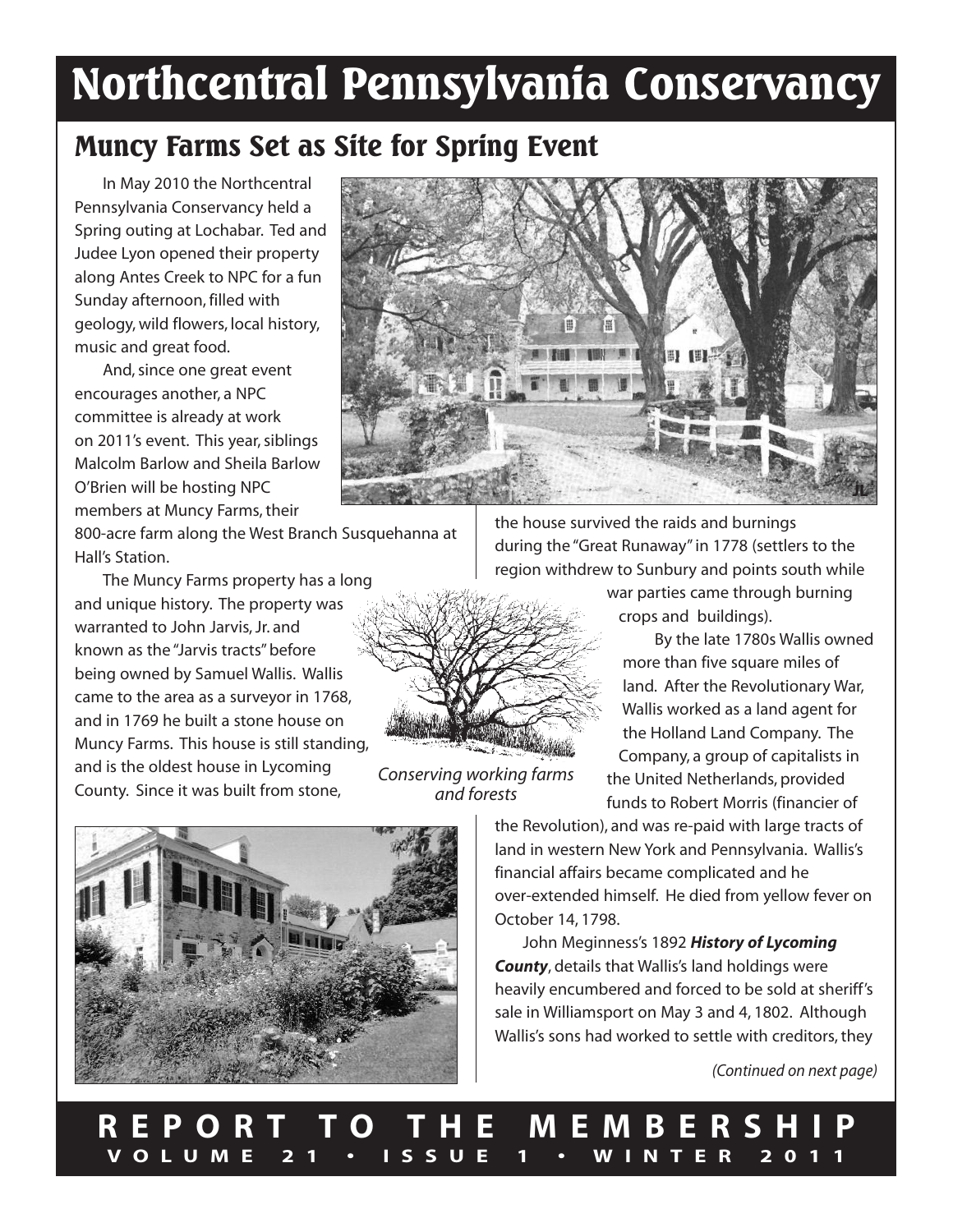# **Spring Fundraiser...**

*(Continued from front page)*



were unsuccessful. The 5,766 acres sold over the two day period raised \$19,188.67 (about \$3.33 per acre).

The tract with the main house was bought by Thomas Grant on behalf of Henry Drinker. On November 18, 1805 Drinker sold the tract to Robert Coleman who gave the property as a gift to his daughter, Elizabeth, when she wed Charles Hall, a Sunbury attorney.

In 1820 construction on the house's east wing began. Owners Charles and Elizabeth Hall hired the contractor who was doing the state capitol in Harrisburg. However, Charles died in 1821, prior to the work being completed. Four years later, Elizabeth and her younger children moved to Lancaster. She left her son, Robert Coleman Hall, to manage Muncy Farms.

Robert Coleman Hall married Sarah Ann Watts. The couple had six children.Their daughter Julia Watts Hall,



eventually married John Penn Brock. John Penn Brock's descendent, Col. Robert Coleman Hall Brock and his wife, Alice, had a son, Henry Gibson Brock.

Henry Gibson Brock graduated from the University of Pennsylvania before traveling to France and driving

an ambulance during World War I, prior to the United States entering the War. Once the United States entered the War, he transferred to the Army and became a liaison officer. He returned to Philadelphia working in his family's banks until 1923. He married Margaret Burgwin on June 30, 1926 and moved to Muncy Farms.

The last ownership change, from Brock to Barlow, began during the London Blitz in World War II. Malcolm and Sheila, with their twin siblings Brian and Susan, were part of an evacuation of children from the United Kingdom. The British government worked with the United States Committee for Care of European Children to remove children to the United States.

In the summer of 1940 Mr. and Mrs. Henry Brock agreed to host a family of up to five evacuated children at Muncy Farms. Mr. Brock died on October 9, 1940, but Mrs. Brock continued with her plans to host a family, and the Barlow children arrived at the farm on November 3, 1940. During the war, the children's widowed mother allowed Mrs. Brock, Aunt Peg,to begin the adoption process of the children.



The house itself is just as interesting as its ownership history. A south wing was added in the 1880s, but removed during a major renovation in 1926. All that remains of this wing is the "mother-in-law door." The second floor door had connected the 1820 wing to the Victorian wing; now the mother-in-law door opens to the empty space above a patio.

During the 1926 renovation, a west wing was added. Partitions in the 1769 portion of the home were removed to create a great room. This room contains American chestnut beams hewn before the blight decimated the species. During the 1936 and 1972 floods, three feet of water came into the first floor. The *(Continued on next page)*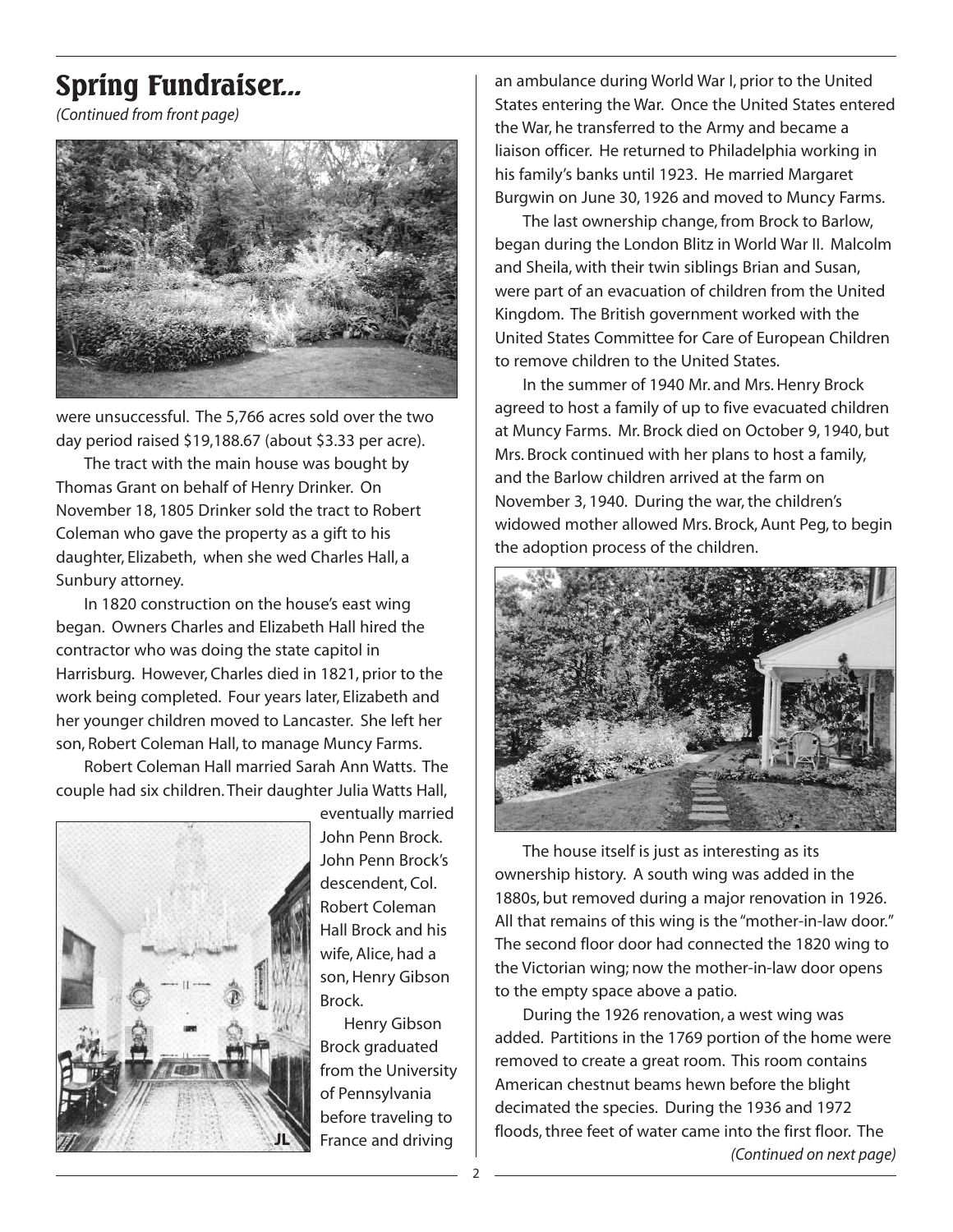# **Spring Fundraiser...**

*(Continued from page 2)*

oak floors in the great room were warped so much that several of the boards split and had to be replaced.

### *The property has had a role in shaping and building the greater Williamsport region*

Michael Ross arrived at Muncy Farms in 1772. He served Samuel Wallis as an indentured servant until 1779, learning farming and surveying skills during those nine years. At the end of his service,Wallis presented him with 109 acres, an uncommon practice in that day. Ross went on to own land on both sides of the West Branch Susquehanna River. He laid out the City of Williamsport and sold the first lots on July 4, 1796.

During the Revolutionary War, Samuel Wallis was a captain of the Sixth Company of the Second Battalion of the Northumberland County Associated Militia, serving with his neighbors for the protection of the frontier. James Potter was the Colonel of this colonial militia. However, at the same time,Wallis was known to the British as"the Gentleman from Philadelphia" and worked with Benedict Arnold to provide the British generals with intelligence.This espionage was hidden until 1946 when documents were uncovered in England upon the opening of the British archives of the American Revolution thus providing details of Wallis's double dealings.

On March 24, 1828 the State Legislature passed a bill authorizing a board of canal commissioners"to





locate and contract for making canals, locks, and other works necessary"for a canal from Northumberland, up the West Branch Susquehanna to Bald Eagle. The canal passed through Muncy Farms, paralleling the River for the length of the property. The canal bed and towpaths are still visible and maintained on the property.

The railroading era quickly followed the canals. Rail lines were laid alongside the canals and the canals went almost entirely out of use. The property is at the junction of what had been the Williamsport and North Branch Railroad and the Philadelphia and Reading Railroad. An active rail line still runs through the property paralleling Old Route 220, and the driveway for Muncy Farms crosses the tracks using a bridge. The bridge across the railroad line is the third oldest (1847) cast iron truss bridge in the United States. Engineering and bridge societies frequently request permission to visit the bridge during conferences and workshops.

# **Join NPC at Muncy Farms!**

**In order to capture the property's gardens at their height, Sunday, June 12 has been set as the date.**

**For more information, or to be added to the event mailing list, please contact the office at 570-323-6222.**

The main house was included in the Junior League of Williamsport's 1968 publication **Homes and Heritage of the West Banch Valley**. The accompanying photos with a "JL" on them are from that publication and used with the Junior League's permission.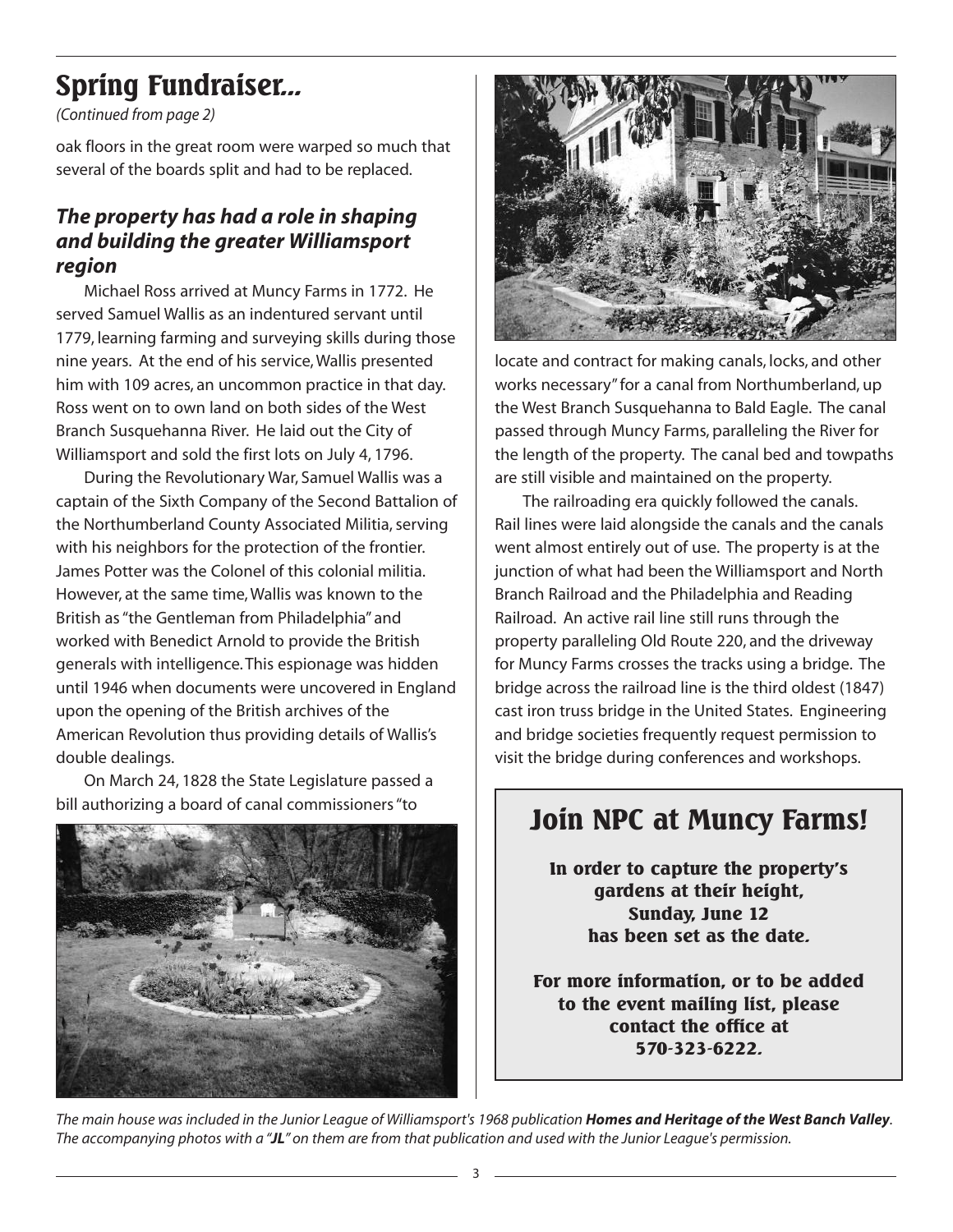# **Thank You To Everyone Who Helped NPC Map Its Future**

The 2010 Year End Appeal was a success! Thank you to everyone who received that"topo-lope" and responded. Below is a list of all the donors to the Appeal. If you have any questions, please call the office (570-323-6222).

## **2010 YEAR END APPEAL**

Donna Amer-Poust Dennis & Linda Ault Andrew Bamford Steve & Beth Bason Bastian Tire & Auto Centers Dr. Colson Blakeslee George L. & Penny H. Bower Daniel Brennan Gerald Bride Alfred W. Buck Stephen & Stephanie Budman Bill & Eileen Burdett Dr.John & Jean Burks Alvin C. & Betty Bush Ron Butler Jonathan & Sally Butterfield Blair & Mary Carbaugh Reneé Carey Dr. Robert & Loretta Coltrane R. Lowell Coolidge William & Ruth Correll Frederick S. Crafts Matthew & Lisa Cramer Robert "Butch" Davey Andra DeHart-Robbins Michael & Mary Ditchfield Thomas Duck Elizabeth Brown Dugan Larry & Maggie Emery Dave & Lisa Engle Romey & Heather Fagnano Nicole Faraguna Ted Fenno Dr.Werner & Anna Martha Fetter Jeffrey Finke Michael R. & Teri H. Fisher Joanne Fisher Bernette & George Fitzgerald Veryl & Linda Frye David K.Gilpin Joan C.Gingrich

Mr. & Mrs. Law Groner John M.Hallgren Bonita E.Hannis Nathan E.Harvey Robert & Margaret Hershey Toner & Kathy Hollick Donald G.Holtzman Louis & Wanda E. Irion JBH3 Architects Ronald Johnson Susan Joshi Frances Kuntz Larson Design Group Wayne Laubscher Josephine Lewis Marc & Diane Lewis Mel & Susan Lewis Herman & Molly Logue Ms. Idell Ludwig Dr.Donald R. Lundy Jr. Charles & Hallie Luppert Raymond M. Lyon Lewis A. & Myla Magent John & Wendy Marshalek Gilbert L. Maton Patrick McCollum Bob & Pat McKernan Charlotte Mengel John & Cynthia Metzger Laurence F. Miller Terry & Dorian Myers Raymond Nelson & Family Candace S.Nevel & Ellice Tomlinson Stuart & Judy Olinsky Dick Penfield Mr. & Mrs. Henry Perciballi John Jr. & Charlotte Person Mr. & Mrs. Charles M. Plankenhorn Mr. & Mrs. Chester Pribble Honorable Thomas C. Raup James & Cheryl Redmond



Evelyn Reeder Ed & Tink Reish George & Barbara Rizzo Michael & Camille Salvatori Harold D. Sausser Charlie & Helen Schwarz Mr. & Mrs.John Sciortino Wayne H. & Carol Scott Sr. Sam Shaheen Cathy & Tom Shannon Mark Shuman J.Nolan & Jane Hays Smith Linda Stein David & Louise Stone Diane & John Sweeney Carolee & Dick Thatcher Rich & Alice Trowbridge William & Kimberly Van Campen Chalmer & Ruth Ann Van Horn Jerry & Joy Walls Mr. & Mrs. Harry E. Webster III Jason & Chandra Weigle Paul O. & Patricia Wentzler Wheeland Lumber Co. Inc. Mr. & Mrs.H.W.Wieder Jane B.Williams George Windolph Linda & Dan Wolfe Bill & Pam Worobec Dorothy Yannaccone Dr. Mel & Gail Zimmerman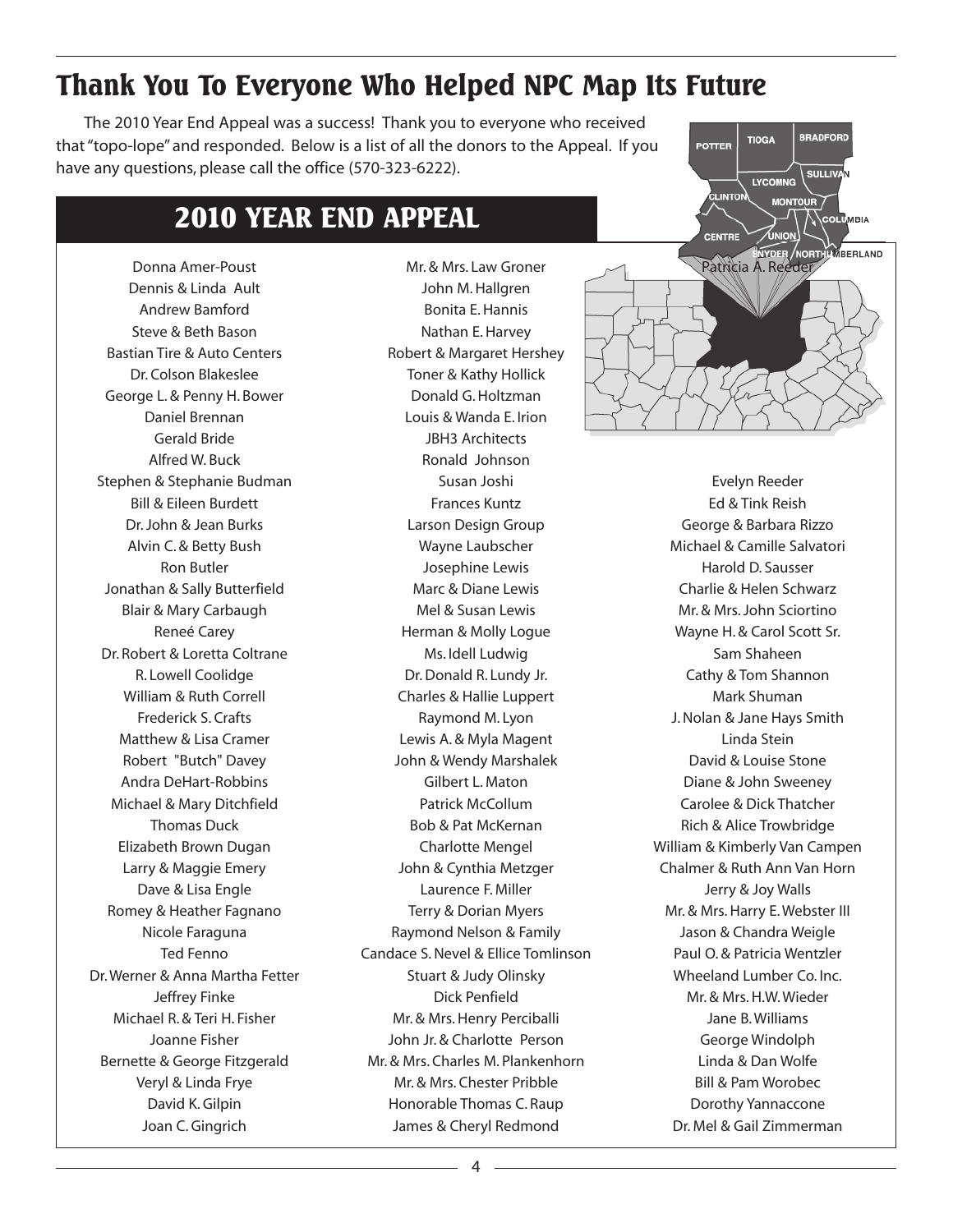# **MEMBERSHIP ACTIVITY • November 1, 2010 to December 31, 2010**

### **CORPORATE MEMBERS**

Many thanks to our corporate members for their support of NPC's mission. Please take note of those businesses which have shown they care about the future of our communities with their corporate memberships and show YOUR support to them.

#### **Small Business (\$100- \$499)**

Ralph S. Alberts Co., Inc. Bastian Tire & Auto Center Beiter's Inc. Cromaglass Corp. First Keystone Community Bank

### **GENERAL MEMBERS**

**BLACK BEAR (\$500- \$999)**

J. Robert & Nancy Bower Charles & Jane Darrow Dr. Kim Herrman Gordon & Margie Shaw

#### **WHITE-TAILED DEER (\$250- \$499)**

James W. & Cynthia Mengel Bower

Paul & Sucheta Dembowski Dr.Werner & Anna Martha Fetter

> Russ Kimura & Denise Hamby

The George I. Rodgers Family Robert & Jean Teufel

### **BLACK CHERRY (\$100- \$249)**

Rich & Sandy Adams Carl & Marti Barlett Marguerite Bierman Patricia W. Booth Dr. & Mrs. Michael W. Bowser Dr. & Mrs. Bruce Burns

### **BLACK CHERRY (Continued)**

Len & Jean Collins William & Ruth Correll Merrill Dodge Doug & Frani Doherty Veryl & Linda Frye Timothy & Deborah Greene Dr. & Mrs. Michael A.Gross Stephen E.Jaquith Mr. & Mrs. Seth Keller Rod & Sue Keller Oscar W. Knade Jr. Marc & Diane Lewis Charles & Fay Lindrooth Loyalsock Creek Watershed Association Laurence F. Miller Virginia F.Nicholas James C. Rogers John & Judy Ryder Peter & Linda Schultz & Family Slate Run Sportsmen Herbert O.Stratton Albert & Judith Styrcula D. Richard & Shirley Wenner Paul O. & Patricia Wentzler Louis S.Winner Jr.DDS PA

#### **RED OAK (\$50- \$99)**

Ted & Tracey Barbour Patty L. Bowman Esq. Carson V. Brown II DDS Bruce & Betty Buckle Stephen & Stephanie Budman Jeffrey B. Burnham Mary Cosgrove Glenn Davis William & Joyce Davis Mary R. Engel Bernette & George Fitzgerald Daniel Glunk & Margrit Shoemaker Hardy Hansen Kathie L.Hunter Mr. & Mrs. Ken Johnson Ed Lawrence & Catherine McLaughlin Kenneth & Ann Lundy John & Wendy Marshalek William & Susan Martens Kathleen O'Brien Suzann & Bill Parsons Nancy Paulhamus Linda Prior Dixie Reber Patricia A. Reeder Jack & Joann Rishel Blair & Alice Schuster Thomas T.Taber Terry Wild Stock

> **SUGAR MAPLE (\$35- \$49)** Ned Coates & Gayle Peters-Coates Patrick Gallagher

### **SUGAR MAPLE ( Continued)**

Stephen & Diane Groff Ken W. & Kathy A. Hakes Douglas Loffredo Mark Newruck Michael & Jeanne Rapp Sandy Rife Heidi Schwarz-Hosler

### **WHITE PINE (\$25- \$34)**

Jon Carlson David & Carol Durrwachter Nick & Debra Goff Gordon & Mary Hiller Elinor Kantz Dr. & Mrs. Mohamed Khalequzzaman Armine Wodehouse Richard & Kim Wykoff W.Holmes & Enid Yealy

### **HONORIARIUM**

**Ralph Strouse** *by Edith Muthler*

**George & Shirley Durrwachter's 50th Anniversary** *by Donald & Ann Alsted by Charles"Skip" & Gloria Greevy*



*Thank You...to all those who continue to support the work of the Northcentral Pennsylvania Conservancy*